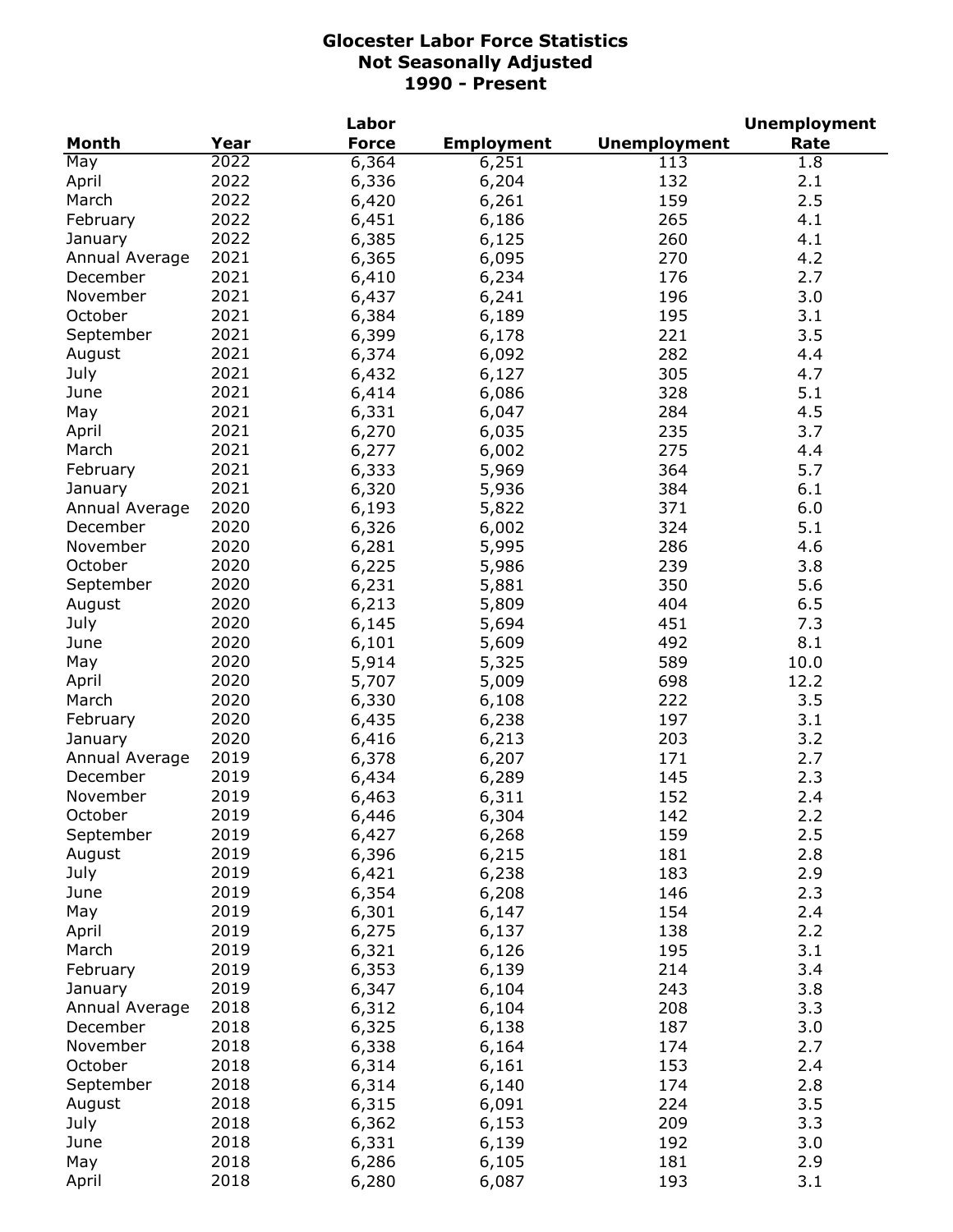|                |      | Labor        |                   |                     | <b>Unemployment</b> |
|----------------|------|--------------|-------------------|---------------------|---------------------|
| <b>Month</b>   | Year | <b>Force</b> | <b>Employment</b> | <b>Unemployment</b> | Rate                |
| March          | 2018 | 6,293        | 6,049             | 244                 | 3.9                 |
| February       | 2018 | 6,327        | 6,040             | 287                 | 4.5                 |
| January        | 2018 | 6,259        | 5,983             | 276                 | 4.4                 |
| Annual Average | 2017 | 6,215        | 5,988             | 227                 | 3.7                 |
| December       | 2017 | 6,239        | 6,025             | 214                 | 3.4                 |
| November       | 2017 | 6,267        | 6,035             | 232                 | 3.7                 |
| October        | 2017 | 6,240        | 6,027             | 213                 | 3.4                 |
| September      | 2017 | 6,259        | 6,041             | 218                 | 3.5                 |
| August         | 2017 | 6,209        | 5,980             | 229                 | 3.7                 |
| July           | 2017 | 6,253        | 6,012             | 241                 | 3.9                 |
| June           | 2017 | 6,211        | 6,011             | 200                 | 3.2                 |
| May            | 2017 | 6,166        | 5,968             | 198                 | 3.2                 |
|                | 2017 |              |                   | 192                 | 3.1                 |
| April          |      | 6,166        | 5,974             | 247                 |                     |
| March          | 2017 | 6,199        | 5,952             |                     | 4.0                 |
| February       | 2017 | 6,194        | 5,929             | 265                 | 4.3                 |
| January        | 2017 | 6,170        | 5,896             | 274                 | 4.4                 |
| Annual Average | 2016 | 5,989        | 5,748             | 241                 | 4.0                 |
| December       | 2016 | 6,002        | 5,809             | 193                 | 3.2                 |
| November       | 2016 | 6,018        | 5,820             | 198                 | 3.3                 |
| October        | 2016 | 5,984        | 5,803             | 181                 | 3.0                 |
| September      | 2016 | 5,967        | 5,764             | 203                 | 3.4                 |
| August         | 2016 | 6,007        | 5,754             | 253                 | 4.2                 |
| July           | 2016 | 6,046        | 5,783             | 263                 | 4.3                 |
| June           | 2016 | 6,032        | 5,782             | 250                 | 4.1                 |
| May            | 2016 | 5,944        | 5,714             | 230                 | 3.9                 |
| April          | 2016 | 5,949        | 5,724             | 225                 | 3.8                 |
| March          | 2016 | 5,992        | 5,700             | 292                 | 4.9                 |
| February       | 2016 | 5,992        | 5,680             | 312                 | 5.2                 |
| January        | 2016 | 5,934        | 5,644             | 290                 | 4.9                 |
| Annual Average | 2015 | 5,986        | 5,696             | 290                 | 4.8                 |
| December       | 2015 | 5,960        | 5,732             | 228                 | 3.8                 |
| November       | 2015 | 5,951        | 5,725             | 226                 | 3.8                 |
| October        | 2015 | 5,946        | 5,723             | 223                 | 3.8                 |
| September      | 2015 | 5,939        | 5,694             | 245                 | 4.1                 |
| August         | 2015 | 5,991        | 5,699             | 292                 | 4.9                 |
| July           | 2015 | 6,009        | 5,726             | 283                 | 4.7                 |
| June           | 2015 | 6,020        | 5,737             | 283                 | 4.7                 |
| May            | 2015 | 6,015        | 5,697             | 318                 | 5.3                 |
| April          | 2015 | 6,005        | 5,693             | 312                 | 5.2                 |
| March          | 2015 | 6,002        | 5,650             | 352                 | 5.9                 |
| February       | 2015 | 6,015        | 5,652             | 363                 | 6.0                 |
| January        | 2015 | 5,985        | 5,626             | 359                 | 6.0                 |
| Annual Average | 2014 | 5,932        | 5,575             | 357                 | 6.0                 |
| December       | 2014 | 5,955        | 5,672             | 283                 | 4.8                 |
| November       | 2014 | 5,966        |                   | 301                 | 5.0                 |
| October        | 2014 |              | 5,665             |                     | 4.7                 |
|                |      | 5,945        | 5,666             | 279                 |                     |
| September      | 2014 | 5,916        | 5,610             | 306                 | 5.2                 |
| August         | 2014 | 5,954        | 5,601             | 353                 | 5.9                 |
| July           | 2014 | 5,959        | 5,613             | 346                 | 5.8                 |
| June           | 2014 | 5,929        | 5,622             | 307                 | 5.2                 |
| May            | 2014 | 5,901        | 5,539             | 362                 | 6.1                 |
| April          | 2014 | 5,878        | 5,523             | 355                 | 6.0                 |
| March          | 2014 | 5,928        | 5,482             | 446                 | 7.5                 |
| February       | 2014 | 5,953        | 5,471             | 482                 | 8.1                 |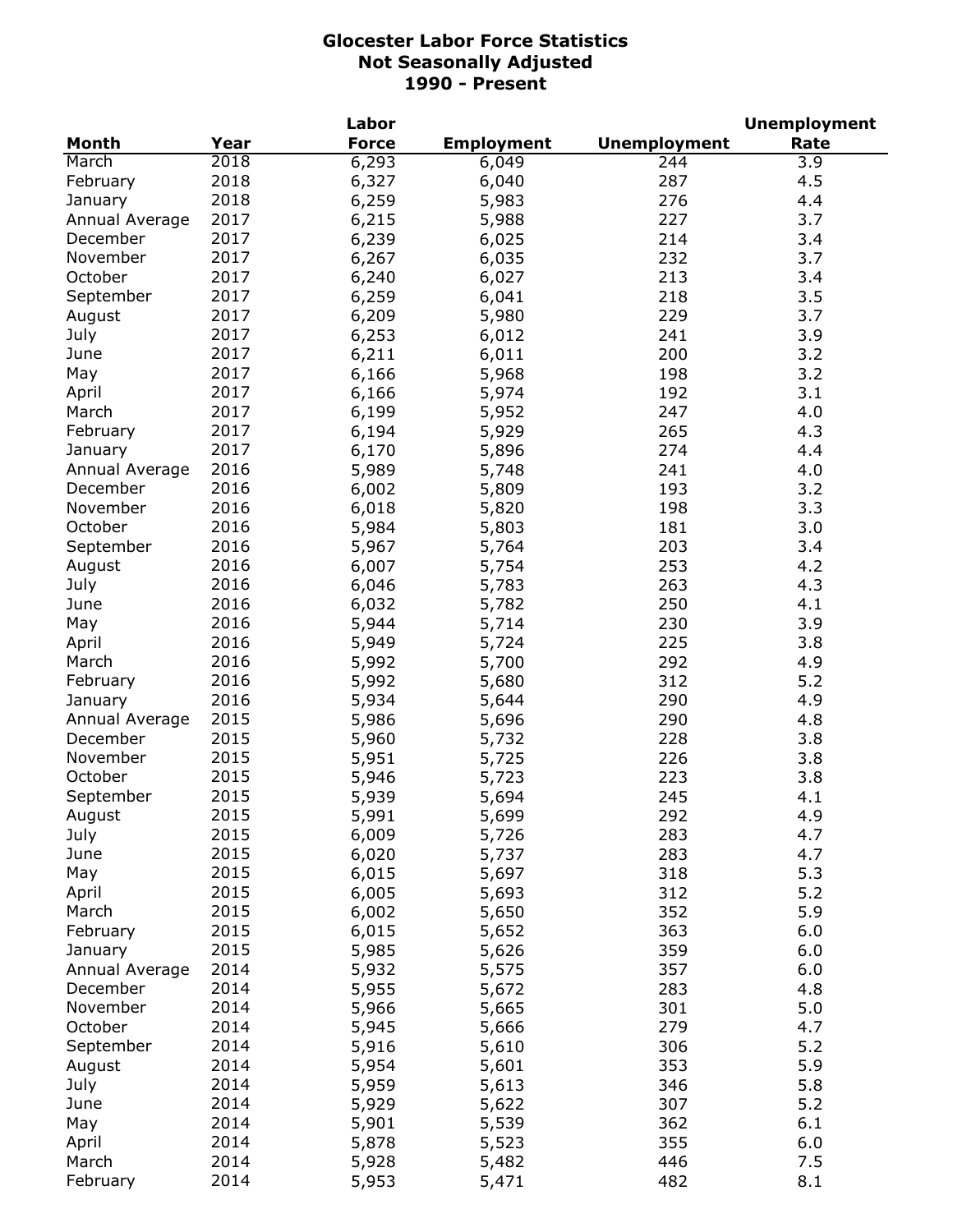|                |      | Labor        |                   |                     | <b>Unemployment</b> |
|----------------|------|--------------|-------------------|---------------------|---------------------|
| <b>Month</b>   | Year | <b>Force</b> | <b>Employment</b> | <b>Unemployment</b> | Rate                |
| January        | 2014 | 5,895        | 5,430             | 465                 | 7.9                 |
| Annual Average | 2013 | 5,916        | 5,466             | 450                 | 7.6                 |
| December       | 2013 | 5,916        | 5,493             | 423                 | 7.2                 |
| November       | 2013 | 5,951        | 5,513             | 438                 | 7.4                 |
| October        | 2013 | 5,906        | 5,484             | 422                 | 7.1                 |
| September      | 2013 | 5,874        | 5,480             | 394                 | 6.7                 |
| August         | 2013 | 5,897        | 5,464             | 433                 | 7.3                 |
| July           | 2013 | 5,955        | 5,497             | 458                 | 7.7                 |
| June           | 2013 | 5,932        | 5,510             | 422                 | 7.1                 |
| May            | 2013 | 5,865        | 5,444             | 421                 | 7.2                 |
| April          | 2013 | 5,874        | 5,443             | 431                 | 7.3                 |
| March          | 2013 | 5,895        | 5,412             | 483                 | 8.2                 |
| February       | 2013 |              |                   | 536                 | 9.0                 |
|                | 2013 | 5,970        | 5,434             | 536                 | 9.0                 |
| January        |      | 5,948        | 5,412             |                     |                     |
| Annual Average | 2012 | 5,927        | 5,419             | 508                 | 8.6                 |
| December       | 2012 | 5,962        | 5,519             | 443                 | 7.4                 |
| November       | 2012 | 5,988        | 5,513             | 475                 | 7.9                 |
| October        | 2012 | 6,015        | 5,534             | 481                 | 8.0                 |
| September      | 2012 | 5,954        | 5,487             | 467                 | 7.8                 |
| August         | 2012 | 5,934        | 5,443             | 491                 | 8.3                 |
| July           | 2012 | 5,987        | 5,440             | 547                 | 9.1                 |
| June           | 2012 | 5,914        | 5,442             | 472                 | 8.0                 |
| May            | 2012 | 5,854        | 5,386             | 468                 | 8.0                 |
| April          | 2012 | 5,804        | 5,351             | 453                 | 7.8                 |
| March          | 2012 | 5,896        | 5,317             | 579                 | 9.8                 |
| February       | 2012 | 5,937        | 5,307             | 630                 | 10.6                |
| January        | 2012 | 5,879        | 5,285             | 594                 | 10.1                |
| Annual Average | 2011 | 5,912        | 5,366             | 546                 | 9.2                 |
| December       | 2011 | 5,913        | 5,383             | 530                 | 9.0                 |
| November       | 2011 | 5,920        | 5,403             | 517                 | 8.7                 |
| October        | 2011 | 5,883        | 5,395             | 488                 | 8.3                 |
| September      | 2011 | 5,845        | 5,364             | 481                 | 8.2                 |
| August         | 2011 | 5,868        | 5,370             | 498                 | 8.5                 |
| July           | 2011 | 5,907        | 5,375             | 532                 | 9.0                 |
| June           | 2011 | 5,860        | 5,404             | 456                 | 7.8                 |
| May            | 2011 | 5,882        | 5,354             | 528                 | 9.0                 |
| April          | 2011 | 5,896        | 5,362             | 534                 | 9.1                 |
| March          | 2011 | 5,959        | 5,331             | 628                 | 10.5                |
| February       | 2011 | 5,986        | 5,320             | 666                 | 11.1                |
| January        | 2011 | 6,014        | 5,325             | 689                 | 11.5                |
| Annual Average | 2010 | 6,009        | 5,389             | 620                 | 10.3                |
| December       | 2010 | 5,968        | 5,409             | 559                 | 9.4                 |
| November       | 2010 | 5,985        | 5,415             | 570                 | 9.5                 |
| October        | 2010 |              |                   |                     | 9.3                 |
|                |      | 5,974        | 5,420             | 554                 |                     |
| September      | 2010 | 5,989        | 5,424             | 565                 | 9.4                 |
| August         | 2010 | 6,058        | 5,439             | 619                 | 10.2                |
| July           | 2010 | 6,037        | 5,446             | 591                 | 9.8                 |
| June           | 2010 | 6,015        | 5,439             | 576                 | 9.6                 |
| May            | 2010 | 5,987        | 5,378             | 609                 | 10.2                |
| April          | 2010 | 6,019        | 5,381             | 638                 | 10.6                |
| March          | 2010 | 6,018        | 5,323             | 695                 | 11.5                |
| February       | 2010 | 6,038        | 5,306             | 732                 | 12.1                |
| January        | 2010 | 6,023        | 5,293             | 730                 | 12.1                |
| Annual Average | 2009 | 6,543        | 5,933             | 610                 | 9.3                 |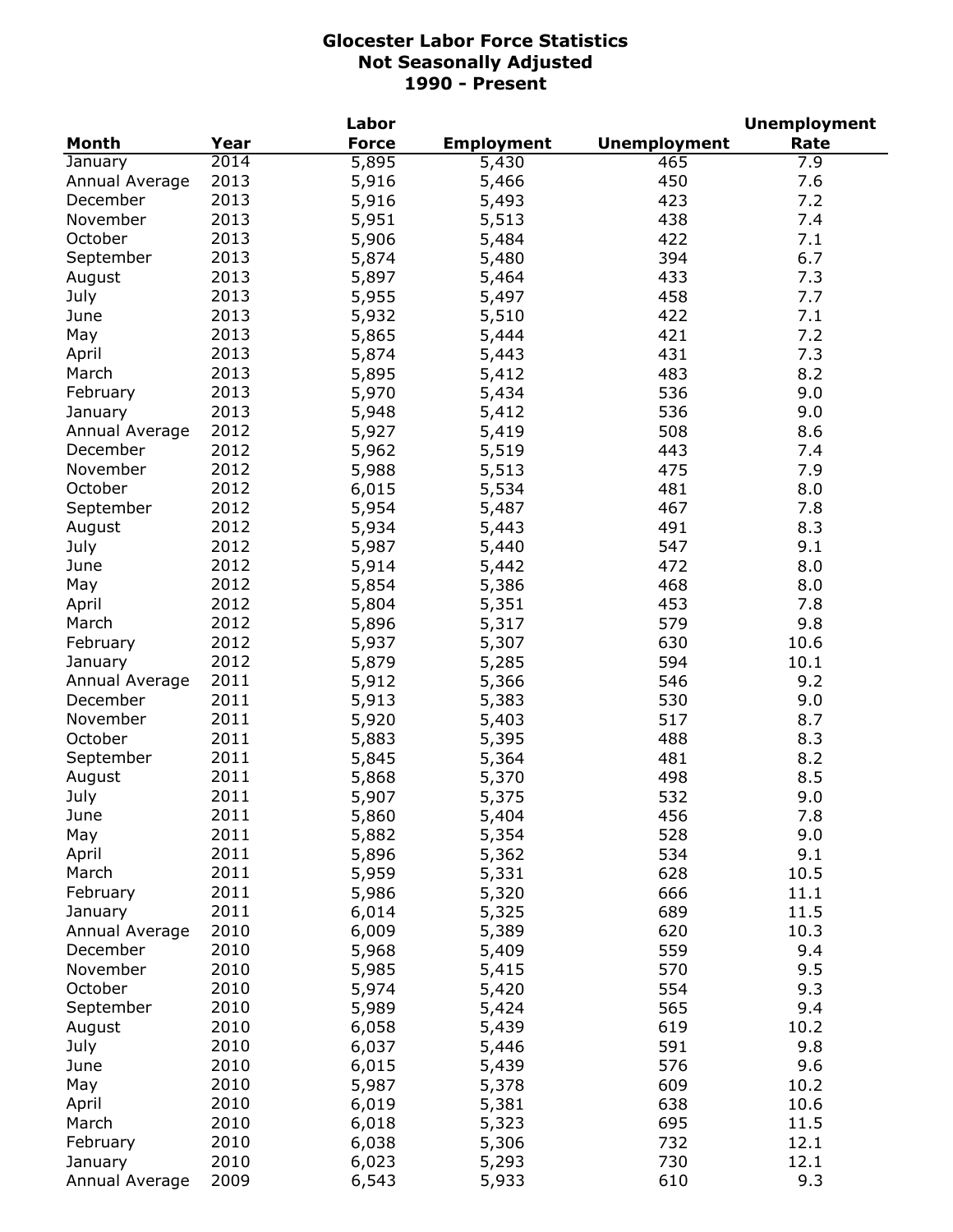|                |      | Labor        |                   |                     | <b>Unemployment</b> |
|----------------|------|--------------|-------------------|---------------------|---------------------|
| <b>Month</b>   | Year | <b>Force</b> | <b>Employment</b> | <b>Unemployment</b> | Rate                |
| December       | 2009 | 6,550        | 5,915             | 635                 | 9.7                 |
| November       | 2009 | 6,536        | 5,963             | 573                 | 8.8                 |
| October        | 2009 | 6,472        | 5,929             | 543                 | 8.4                 |
| September      | 2009 | 6,524        | 5,921             | 603                 | 9.2                 |
| August         | 2009 | 6,608        | 5,964             | 644                 | 9.7                 |
| July           | 2009 | 6,639        | 5,995             | 644                 | 9.7                 |
| June           | 2009 | 6,595        | 5,985             | 610                 | 9.2                 |
| May            | 2009 | 6,505        | 5,901             | 604                 | 9.3                 |
| April          | 2009 | 6,531        | 5,919             | 612                 | 9.4                 |
| March          | 2009 | 6,533        | 5,893             | 640                 | 9.8                 |
| February       | 2009 | 6,516        | 5,906             | 610                 | 9.4                 |
| January        | 2009 | 6,507        | 5,906             | 601                 | 9.2                 |
| Annual Average | 2008 | 6,535        | 6,143             | 392                 | 6.0                 |
| December       | 2008 | 6,561        | 6,045             | 516                 | 7.9                 |
| November       | 2008 | 6,529        | 6,108             | 421                 | 6.4                 |
| October        | 2008 | 6,494        | 6,110             | 384                 | 5.9                 |
| September      | 2008 | 6,538        | 6,117             | 421                 | 6.4                 |
|                | 2008 |              |                   | 431                 | 6.6                 |
| August         |      | 6,560        | 6,129             |                     |                     |
| July           | 2008 | 6,596        | 6,187             | 409                 | 6.2                 |
| June           | 2008 | 6,559        | 6,203             | 356                 | 5.4                 |
| May            | 2008 | 6,472        | 6,138             | 334                 | 5.2                 |
| April          | 2008 | 6,514        | 6,181             | 333                 | 5.1                 |
| March          | 2008 | 6,511        | 6,156             | 355                 | 5.5                 |
| February       | 2008 | 6,526        | 6,154             | 372                 | 5.7                 |
| January        | 2008 | 6,554        | 6,186             | 368                 | 5.6                 |
| Annual Average | 2007 | 6,590        | 6,324             | 266                 | 4.0                 |
| December       | 2007 | 6,594        | 6,306             | 288                 | 4.4                 |
| November       | 2007 | 6,608        | 6,359             | 249                 | 3.8                 |
| October        | 2007 | 6,590        | 6,341             | 249                 | 3.8                 |
| September      | 2007 | 6,577        | 6,338             | 239                 | 3.6                 |
| August         | 2007 | 6,583        | 6,316             | 267                 | 4.1                 |
| July           | 2007 | 6,643        | 6,362             | 281                 | 4.2                 |
| June           | 2007 | 6,625        | 6,381             | 244                 | 3.7                 |
| May            | 2007 | 6,550        | 6,310             | 240                 | 3.7                 |
| April          | 2007 | 6,550        | 6,298             | 252                 | 3.8                 |
| March          | 2007 | 6,570        | 6,300             | 270                 | 4.1                 |
| February       | 2007 | 6,593        | 6,289             | 304                 | 4.6                 |
| January        | 2007 | 6,599        | 6,290             | 309                 | 4.7                 |
| Annual Average | 2006 | 6,567        | 6,298             | 269                 | 4.1                 |
| December       | 2006 | 6,603        | 6,385             | 218                 | 3.3                 |
| November       | 2006 | 6,604        | 6,392             | 212                 | 3.2                 |
| October        | 2006 | 6,570        | 6,374             | 196                 | 3.0                 |
| September      | 2006 | 6,569        | 6,337             | 232                 | 3.5                 |
| August         | 2006 | 6,602        | 6,326             | 276                 | 4.2                 |
| July           | 2006 | 6,634        | 6,337             | 297                 | 4.5                 |
| June           | 2006 | 6,609        | 6,337             | 272                 | 4.1                 |
| May            | 2006 | 6,514        | 6,259             | 255                 | 3.9                 |
| April          | 2006 | 6,502        | 6,245             | 257                 | 4.0                 |
| March          | 2006 | 6,535        | 6,206             | 329                 | 5.0                 |
| February       | 2006 | 6,532        | 6,191             | 341                 | 5.2                 |
| January        | 2006 | 6,533        | 6,187             | 346                 | 5.3                 |
| Annual Average | 2005 | 6,427        | 6,171             | 256                 | 4.0                 |
| December       | 2005 | 6,522        | 6,259             | 263                 | 4.0                 |
| November       | 2005 | 6,519        | 6,277             | 242                 | 3.7                 |
|                |      |              |                   |                     |                     |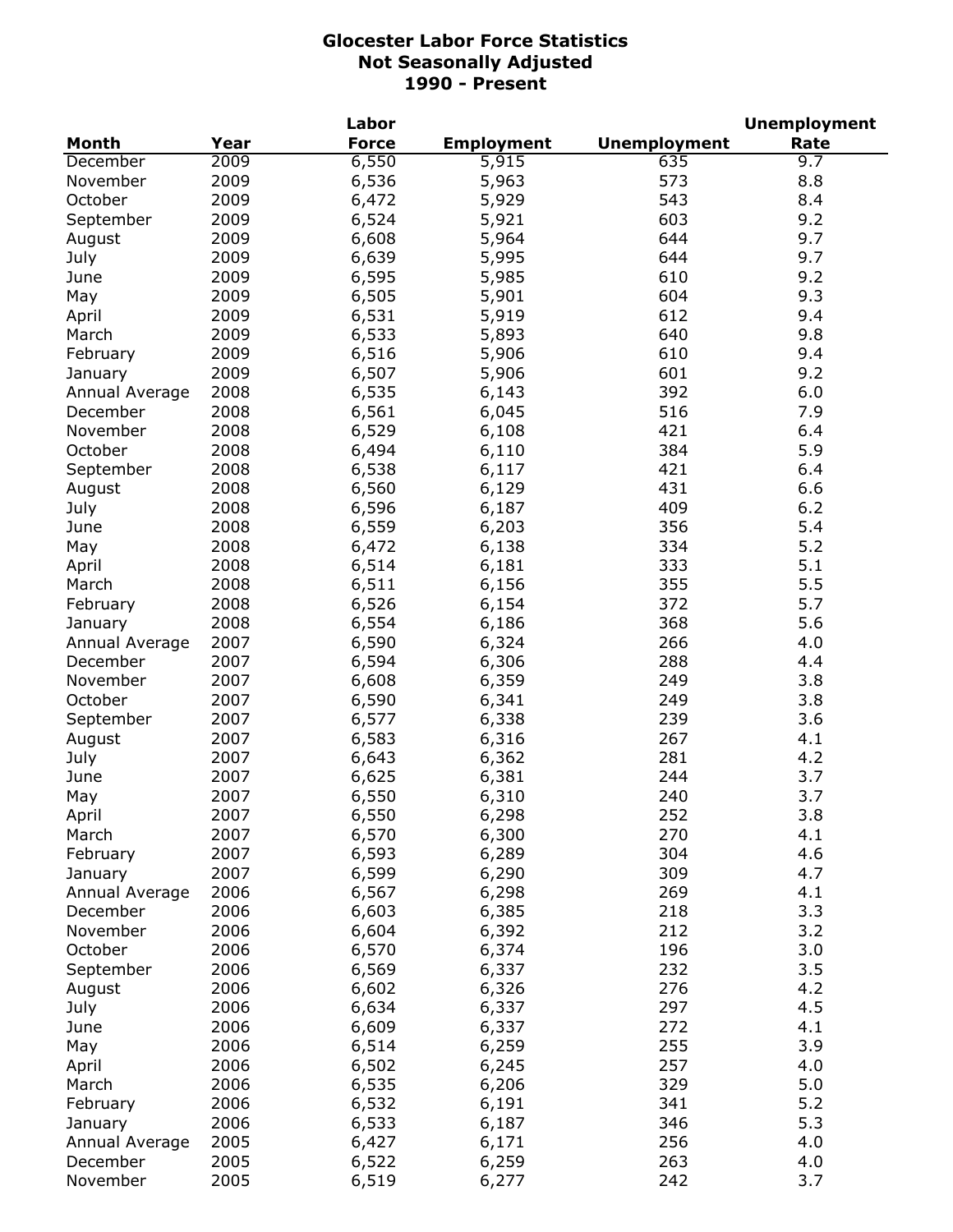|                     |      | Labor        |                   | <b>Unemployment</b> |      |  |
|---------------------|------|--------------|-------------------|---------------------|------|--|
| <b>Month</b>        | Year | <b>Force</b> | <b>Employment</b> | <b>Unemployment</b> | Rate |  |
| October             | 2005 | 6,483        | 6,253             | 230                 | 3.5  |  |
| September           | 2005 | 6,488        | 6,223             | 265                 | 4.1  |  |
| August              | 2005 | 6,499        | 6,236             | 263                 | 4.0  |  |
| July                | 2005 | 6,500        | 6,230             | 270                 | 4.2  |  |
| June                | 2005 | 6,454        | 6,204             | 250                 | 3.9  |  |
| May                 | 2005 | 6,347        | 6,134             | 213                 | 3.4  |  |
| April               | 2005 | 6,326        | 6,110             | 216                 | 3.4  |  |
| March               | 2005 | 6,350        | 6,061             | 289                 | 4.6  |  |
| February            | 2005 | 6,336        | 6,039             | 297                 | 4.7  |  |
| January             | 2005 | 6,301        | 6,025             | 276                 | 4.4  |  |
| Annual Average      | 2004 | 6,273        | 6,029             | 244                 | 3.9  |  |
| December            | 2004 | 6,301        | 6,082             | 219                 | 3.5  |  |
| November            | 2004 | 6,301        | 6,105             | 196                 | 3.1  |  |
| October             | 2004 | 6,253        | 6,078             | 175                 | 2.8  |  |
| September           | 2004 | 6,239        | 6,047             | 192                 | 3.1  |  |
| August              | 2004 | 6,279        | 6,055             | 224                 | 3.6  |  |
| July                | 2004 | 6,308        | 6,077             | 231                 | 3.7  |  |
| June                | 2004 | 6,283        | 6,052             | 231                 | 3.7  |  |
| May                 | 2004 | 6,207        | 5,983             | 224                 | 3.6  |  |
| April               | 2004 | 6,226        | 5,979             | 247                 | 4.0  |  |
| March               | 2004 | 6,270        | 5,951             | 319                 | 5.1  |  |
| February            | 2004 | 6,282        | 5,963             | 319                 | 5.1  |  |
| January             | 2004 | 6,330        | 5,978             | 352                 | 5.6  |  |
| Annual Average      | 2003 | 6,297        | 6,025             | 272                 | 4.3  |  |
| December            | 2003 | 6,300        | 6,053             | 247                 | 3.9  |  |
| November            | 2003 | 6,303        | 6,072             | 231                 | 3.7  |  |
| October             | 2003 | 6,268        | 6,047             | 221                 | 3.5  |  |
| September           | 2003 | 6,255        | 6,029             | 226                 | 3.6  |  |
| August              | 2003 | 6,289        | 6,033             | 256                 | 4.1  |  |
| July                | 2003 | 6,314        | 6,056             | 258                 | 4.1  |  |
| June                | 2003 | 6,333        | 6,073             | 260                 | 4.1  |  |
| May                 | 2003 | 6,257        | 6,000             | 257                 | 4.1  |  |
| April               | 2003 | 6,298        | 6,013             | 285                 | 4.5  |  |
| March               | 2003 | 6,320        | 5,983             | 337                 | 5.3  |  |
| February            | 2003 | 6,330        | 5,985             | 345                 | 5.5  |  |
| January             | 2003 | 6,294        | 5,954             | 340                 | 5.4  |  |
| Annual Average      | 2002 | 6,100        | 5,873             | 227                 | 3.7  |  |
| December            | 2002 | 6,203        | 5,956             | 247                 | 4.0  |  |
| November            | 2002 | 6,202        | 5,969             | 233                 | 3.8  |  |
| October             | 2002 | 6,165        | 5,944             | 221                 | 3.6  |  |
| September           | 2002 | 6,145        | 5,931             | 214                 | 3.5  |  |
| August              | 2002 | 6,158        | 5,911             | 247                 | 4.0  |  |
| July                | 2002 | 6,124        | 5,913             | 211                 | 3.4  |  |
| June                | 2002 | 6,092        | 5,896             | 196                 | 3.2  |  |
| May                 | 2002 | 6,016        | 5,825             | 191                 | 3.2  |  |
|                     | 2002 | 6,004        | 5,805             | 199                 | 3.3  |  |
| April<br>March      | 2002 | 6,037        | 5,795             | 242                 | 4.0  |  |
|                     | 2002 | 6,052        | 5,800             | 252                 | 4.2  |  |
| February            | 2002 | 5,996        | 5,730             | 266                 | 4.4  |  |
| January             | 2001 | 5,984        | 5,797             | 187                 | 3.1  |  |
| Annual Average      | 2001 | 6,005        | 5,832             | 173                 | 2.9  |  |
| December            | 2001 | 5,997        | 5,832             | 165                 | 2.8  |  |
| November<br>October | 2001 | 5,988        | 5,822             | 166                 | 2.8  |  |
| September           | 2001 | 5,972        | 5,821             | 151                 | 2.5  |  |
|                     |      |              |                   |                     |      |  |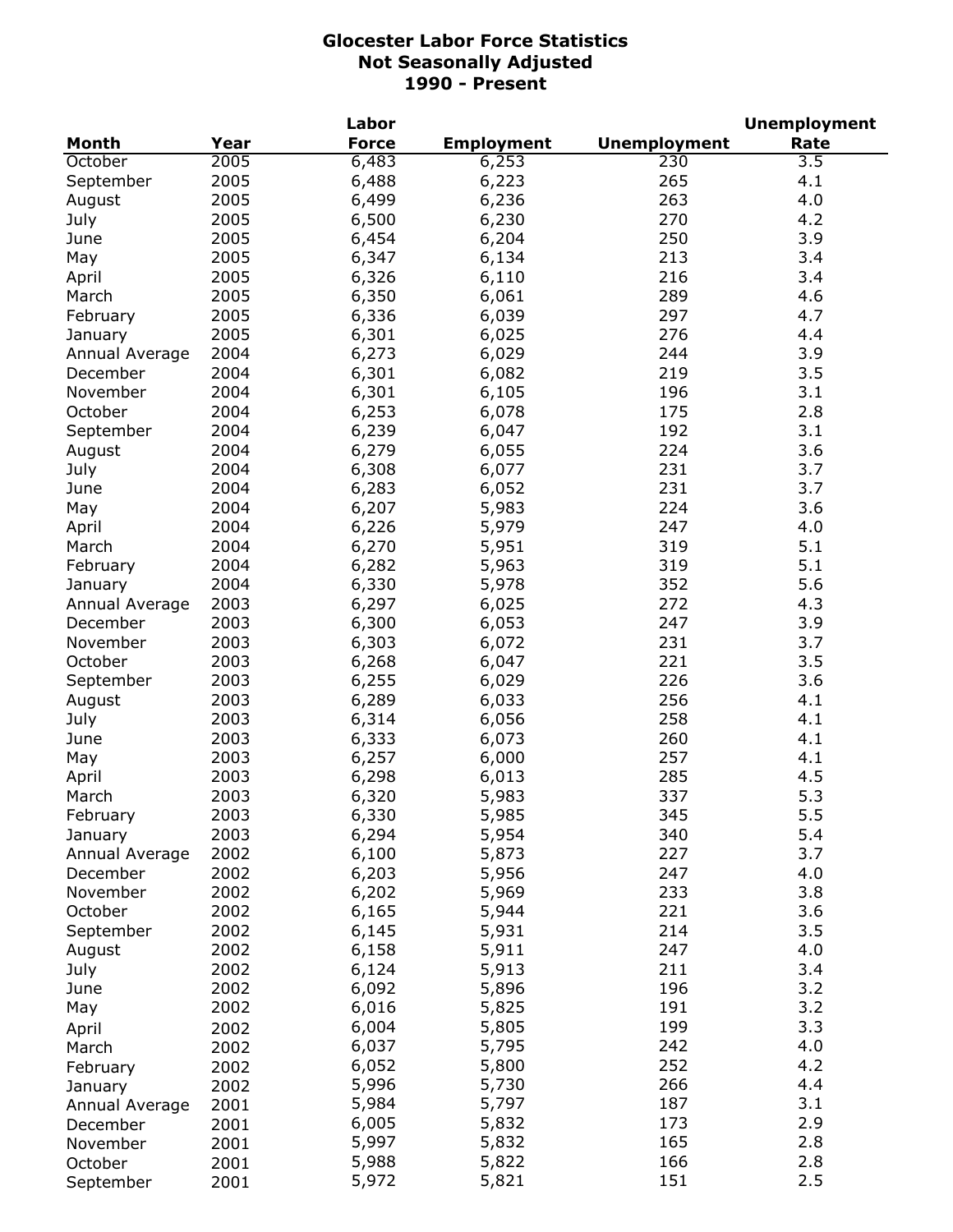|                |      | Labor        |                   |                     | <b>Unemployment</b> |
|----------------|------|--------------|-------------------|---------------------|---------------------|
| <b>Month</b>   | Year | <b>Force</b> | <b>Employment</b> | <b>Unemployment</b> | Rate                |
| August         | 2001 | 5,977        | 5,787             | 190                 | $\overline{3.2}$    |
| July           | 2001 | 6,026        | 5,825             | 201                 | 3.3                 |
| June           | 2001 | 6,001        | 5,817             | 184                 | 3.1                 |
| May            | 2001 | 5,924        | 5,755             | 169                 | 2.9                 |
| April          | 2001 | 5,947        | 5,771             | 176                 | 3.0                 |
| March          | 2001 | 5,983        | 5,766             | 217                 | 3.6                 |
| February       | 2001 | 5,994        | 5,768             | 226                 | 3.8                 |
| January        | 2001 | 5,992        | 5,765             | 227                 | 3.8                 |
| Annual Average | 2000 | 5,986        | 5,806             | 180                 | 3.0                 |
| December       | 2000 | 5,983        | 5,857             | 126                 | 2.1                 |
| November       | 2000 | 5,993        | 5,852             | 141                 | 2.4                 |
| October        | 2000 | 5,954        | 5,825             | 129                 | 2.2                 |
| September      | 2000 | 5,949        | 5,804             | 145                 | 2.4                 |
|                |      | 6,005        | 5,811             | 194                 | 3.2                 |
| August         | 2000 | 6,004        | 5,822             | 182                 | 3.0                 |
| July           | 2000 | 6,016        | 5,843             | 173                 | 2.9                 |
| June           | 2000 |              |                   |                     | 2.7                 |
| May            | 2000 | 5,946        | 5,785             | 161                 |                     |
| April          | 2000 | 5,986        | 5,813             | 173                 | 2.9                 |
| March          | 2000 | 5,987        | 5,765             | 222                 | 3.7                 |
| February       | 2000 | 5,999        | 5,746             | 253                 | 4.2                 |
| January        | 2000 | 6,009        | 5,746             | 263                 | 4.4                 |
| Annual Average | 1999 | 5,421        | 5,233             | 188                 | 3.5                 |
| December       | 1999 | 5,495        | 5,331             | 164                 | 3.0                 |
| November       | 1999 | 5,505        | 5,323             | 182                 | 3.3                 |
| October        | 1999 | 5,436        | 5,273             | 163                 | 3.0                 |
| September      | 1999 | 5,442        | 5,237             | 205                 | 3.8                 |
| August         | 1999 | 5,465        | 5,249             | 216                 | 4.0                 |
| July           | 1999 | 5,453        | 5,244             | 209                 | 3.8                 |
| June           | 1999 | 5,410        | 5,239             | 171                 | 3.2                 |
| May            | 1999 | 5,350        | 5,203             | 147                 | 2.7                 |
| April          | 1999 | 5,347        | 5,195             | 152                 | 2.8                 |
| March          | 1999 | 5,383        | 5,189             | 194                 | 3.6                 |
| February       | 1999 | 5,361        | 5,160             | 201                 | 3.7                 |
| January        | 1999 | 5,404        | 5,153             | 251                 | 4.6                 |
| Annual Average | 1998 | 5,326        | 5,124             | 202                 | 3.8                 |
| December       | 1998 | 5,398        | 5,243             | 155                 | 2.9                 |
| November       | 1998 | 5,416        | 5,238             | 178                 | 3.3                 |
| October        | 1998 | 5,347        | 5,174             | 173                 | 3.2                 |
| September      | 1998 | 5,312        | 5,147             | 165                 | 3.1                 |
| August         | 1998 | 5,329        | 5,142             | 187                 | 3.5                 |
| July           | 1998 | 5,352        | 5,141             | 211                 | 3.9                 |
| June           | 1998 | 5,321        | 5,129             | 192                 | 3.6                 |
| May            | 1998 | 5,250        | 5,078             | 172                 | 3.3                 |
|                | 1998 | 5,265        | 5,065             | 200                 | 3.8                 |
| April          |      | 5,308        | 5,048             | 260                 | 4.9                 |
| March          | 1998 | 5,301        | 5,044             | 257                 | 4.8                 |
| February       | 1998 | 5,322        | 5,044             | 278                 | 5.2                 |
| January        | 1998 |              |                   | 227                 |                     |
| Annual Average | 1997 | 5,286        | 5,059             |                     | 4.3                 |
| December       | 1997 | 5,349        | 5,135             | 214                 | 4.0                 |
| November       | 1997 | 5,323        | 5,157             | 166                 | 3.1                 |
| October        | 1997 | 5,343        | 5,121             | 222                 | 4.2                 |
| September      | 1997 | 5,300        | 5,112             | 188                 | 3.5                 |
| August         | 1997 | 5,339        | 5,117             | 222                 | 4.2                 |
| July           | 1997 | 5,325        | 5,109             | 216                 | 4.1                 |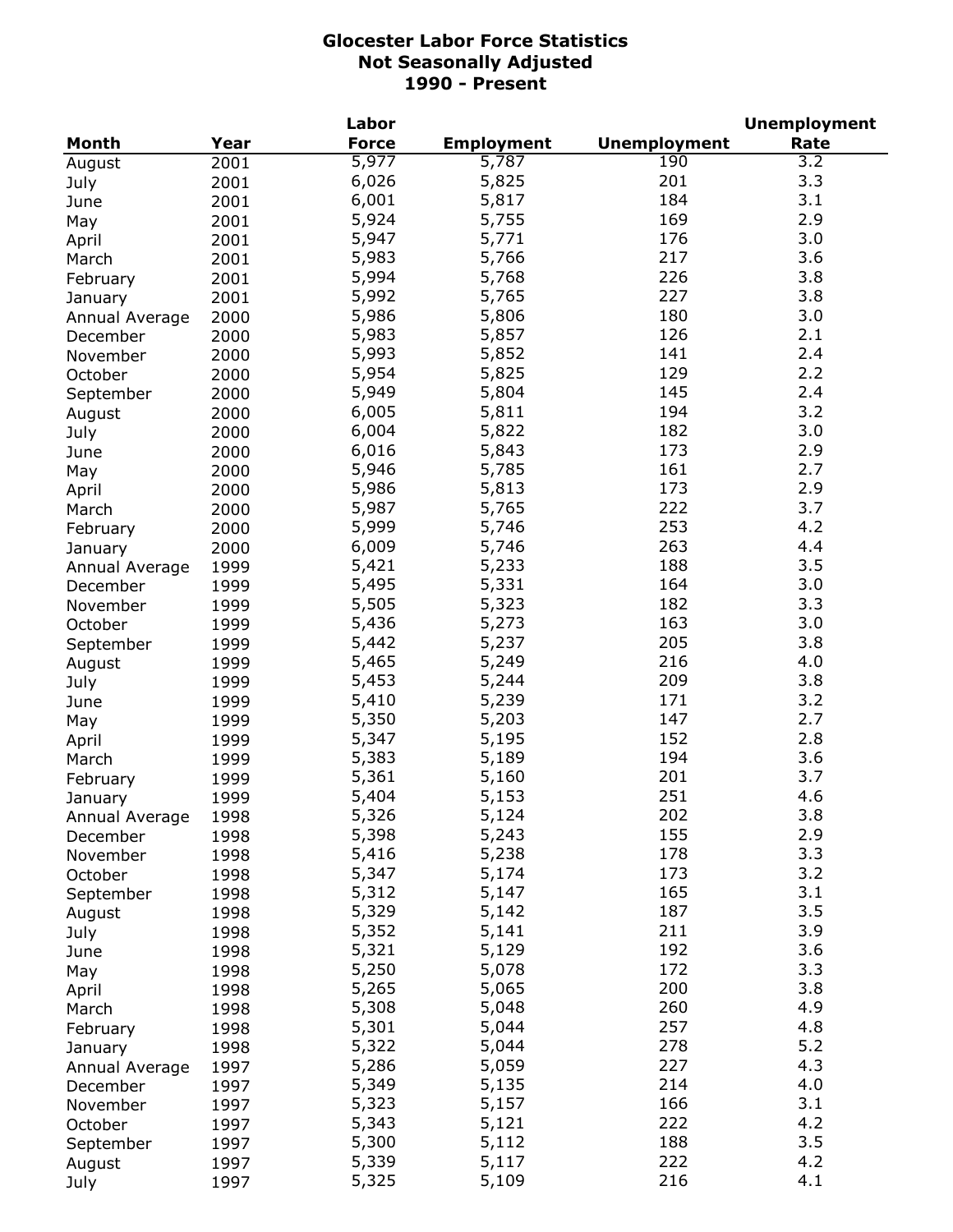|                |      | Labor        |                   |                     | <b>Unemployment</b> |
|----------------|------|--------------|-------------------|---------------------|---------------------|
| <b>Month</b>   | Year | <b>Force</b> | <b>Employment</b> | <b>Unemployment</b> | Rate                |
| June           | 1997 | 5,306        | 5,075             | 231                 | 4.4                 |
| May            | 1997 | 5,228        | 5,018             | 210                 | 4.0                 |
| April          | 1997 | 5,234        | 5,005             | 229                 | 4.4                 |
| March          | 1997 | 5,245        | 4,976             | 269                 | 5.1                 |
| February       | 1997 | 5,229        | 4,945             | 284                 | 5.4                 |
| January        | 1997 | 5,211        | 4,934             | 277                 | 5.3                 |
| Annual Average | 1996 | 5,163        | 4,948             | 215                 | 4.2                 |
| December       | 1996 | 5,260        | 5,040             | 220                 | 4.2                 |
| November       | 1996 | 5,260        | 5,052             | 208                 | 4.0                 |
| October        | 1996 | 5,224        | 5,028             | 196                 | 3.8                 |
| September      | 1996 | 5,204        | 4,993             | 211                 | 4.1                 |
| August         | 1996 | 5,220        | 4,990             | 230                 | 4.4                 |
|                | 1996 | 5,168        | 4,969             | 199                 | 3.9                 |
| July           |      | 5,147        | 4,973             | 174                 | 3.4                 |
| June           | 1996 | 5,098        | 4,912             | 186                 | 3.6                 |
| May            | 1996 |              |                   | 182                 | 3.6                 |
| April          | 1996 | 5,069        | 4,887             |                     |                     |
| March          | 1996 | 5,120        | 4,871             | 249                 | 4.9                 |
| February       | 1996 | 5,114        | 4,847             | 267                 | 5.2                 |
| January        | 1996 | 5,074        | 4,812             | 262                 | 5.2                 |
| Annual Average | 1995 | 5,092        | 4,837             | 255                 | 5.0                 |
| December       | 1995 | 5,107        | 4,918             | 189                 | 3.7                 |
| November       | 1995 | 5,097        | 4,929             | 168                 | 3.3                 |
| October        | 1995 | 5,100        | 4,894             | 206                 | 4.0                 |
| September      | 1995 | 5,080        | 4,853             | 227                 | 4.5                 |
| August         | 1995 | 5,162        | 4,866             | 296                 | 5.7                 |
| July           | 1995 | 5,148        | 4,846             | 302                 | 5.9                 |
| June           | 1995 | 5,115        | 4,835             | 280                 | 5.5                 |
| May            | 1995 | 5,025        | 4,772             | 253                 | 5.0                 |
| April          | 1995 | 5,027        | 4,784             | 243                 | 4.8                 |
| March          | 1995 | 5,086        | 4,777             | 309                 | 6.1                 |
| February       | 1995 | 5,083        | 4,789             | 294                 | 5.8                 |
| January        | 1995 | 5,067        | 4,780             | 287                 | 5.7                 |
| Annual Average | 1994 | 5,353        | 5,076             | 277                 | 5.2                 |
| December       | 1994 | 5,342        | 5,121             | 221                 | 4.1                 |
| November       | 1994 | 5,347        | 5,143             | 204                 | 3.8                 |
| October        | 1994 | 5,349        | 5,110             | 239                 | 4.5                 |
| September      | 1994 | 5,314        | 5,072             | 242                 | 4.6                 |
| August         | 1994 | 5,416        | 5,106             | 310                 | 5.7                 |
| July           | 1994 | 5,388        | 5,091             | 297                 | 5.5                 |
| June           | 1994 | 5,365        | 5,100             | 265                 | 4.9                 |
| May            | 1994 | 5,297        | 5,050             | 247                 | 4.7                 |
| April          | 1994 | 5,301        | 5,028             | 273                 | 5.1                 |
| March          | 1994 | 5,351        | 5,016             | 335                 | 6.3                 |
| February       | 1994 | 5,387        | 5,045             | 342                 | 6.3                 |
| January        | 1994 | 5,386        | 5,032             | 354                 | 6.6                 |
|                |      | 5,341        | 5,061             | 280                 | 5.2                 |
| Annual Average | 1993 | 5,341        | 5,090             | 251                 | 4.7                 |
| December       | 1993 |              |                   |                     |                     |
| November       | 1993 | 5,312        | 5,101             | 211                 | 4.0                 |
| October        | 1993 | 5,291        | 5,075             | 216                 | 4.1                 |
| September      | 1993 | 5,306        | 5,068             | 238                 | 4.5                 |
| August         | 1993 | 5,355        | 5,121             | 234                 | 4.4                 |
| July           | 1993 | 5,367        | 5,122             | 245                 | 4.6                 |
| June           | 1993 | 5,392        | 5,115             | 277                 | 5.1                 |
| May            | 1993 | 5,346        | 5,049             | 297                 | 5.6                 |